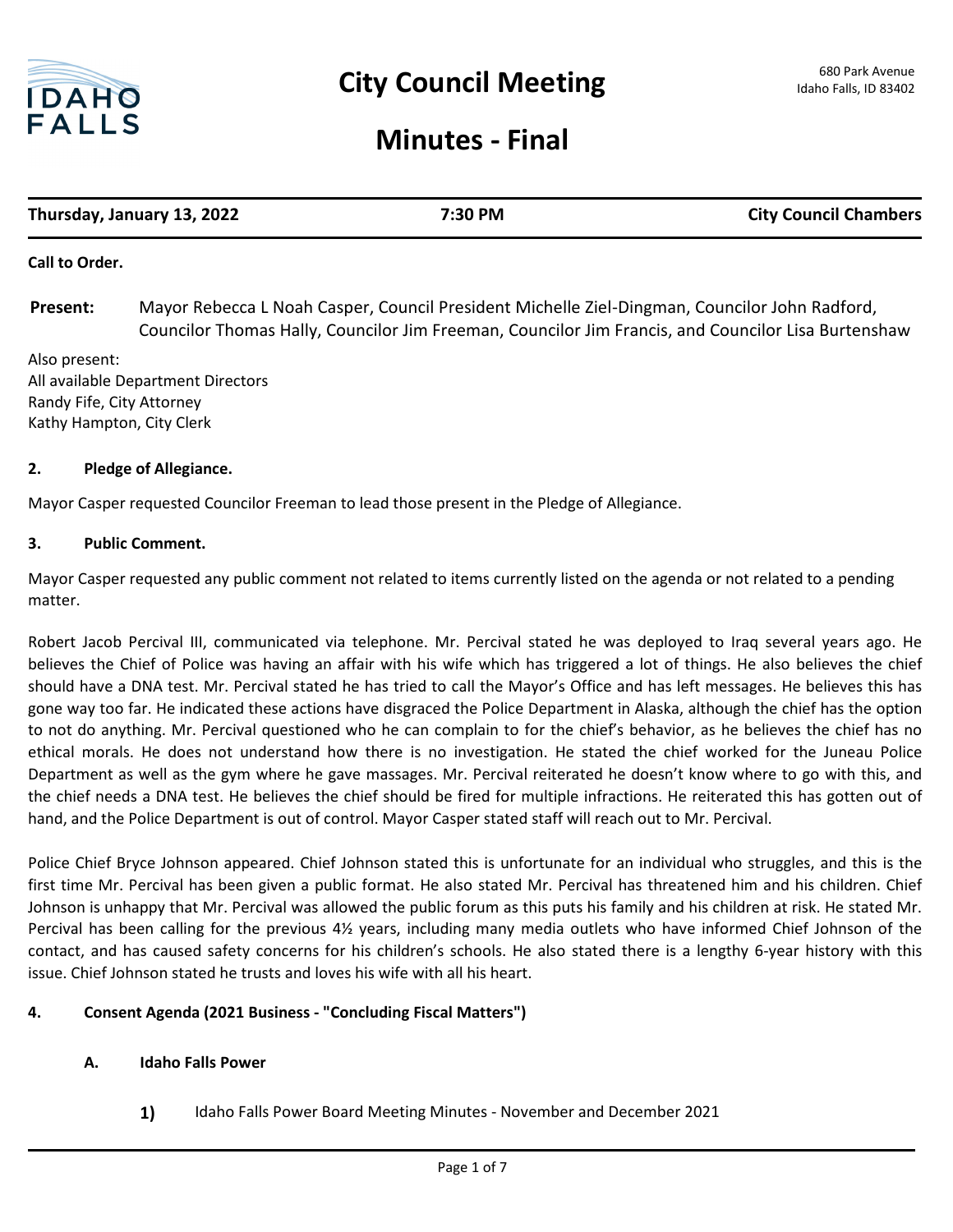The Idaho Open Meeting Law requires that the governing body of a public agency must provide for the taking of written minutes of all its meetings.

#### **B. Municipal Services**

**1)** Treasurer's Report for October 2021

A monthly Treasurer's report is required pursuant to Resolution 2018-06 for City Council review and approval. For the month-ending October 2021, cash, and investments total \$134.6M. Total receipts received and reconciled to the general ledger were reported at \$25.6M, which includes revenues of \$23.2M and inter-departmental transfers of \$2.4M. Total distributions reconciled to the general ledger were reported at \$27.3M, which includes salary and benefits of \$8.7M, operating costs of \$16.2M and inter-departmental transfers of \$2.4M. As reported in the attached investment report, the total investments reconciled to the general fund were reported at \$127.1M.

**2)** Treasurer's Report for November 2021

A monthly Treasurer's report is required pursuant to Resolution 2018-06 for City Council review and approval. For the month-ending November 2021, cash, and investments total \$124.1M. Total receipts received and reconciled to the general ledger were reported at \$14.7M, which includes revenues of \$14.2M and inter-departmental transfers of \$0.5M. total distributions reconciled to the general ledger were reported at \$25.2M, which includes salary and benefits of \$5.8M, operating costs of \$18.9M and inter-departmental transfers of \$0.5M. As reported in the attached investment report, the total investments reconciled to the general fund were reported at \$117.9M.

**3)** Minutes from Council Meetings

December 6, 2021 City Council Work Session; December 9, 2021 City Council Meeting; December 13, 2021 County-City Growth Discussion; December 13, 2021 City Council Work Session; and December 16, 2021 City Council Meeting.

**4)** License Applications, all carrying the required approvals

## *Recommended Action:*

It was moved by Councilor Burtenshaw, seconded by Council President Ziel-Dingman, to approve all items on the Consent Agenda according to the recommendations presented. The motion carried by the following vote: Aye - Councilors Freeman, Francis, Hally, Radford, Burtenshaw, Dingman. Nay - none.

## **5. Regular Agenda.**

## **A. State of the City Address**

A video was presented followed by Mayor Casper's State of the City Address. *The entire State of the City Address is available by video archive.* 

## **B. Mayor's Choice Awards Presentation**

Mayor Casper presented the following awards:

David Manson, Ariel Jackson, and Claudia Pine for Humanitarian Service - these individuals were recognized for their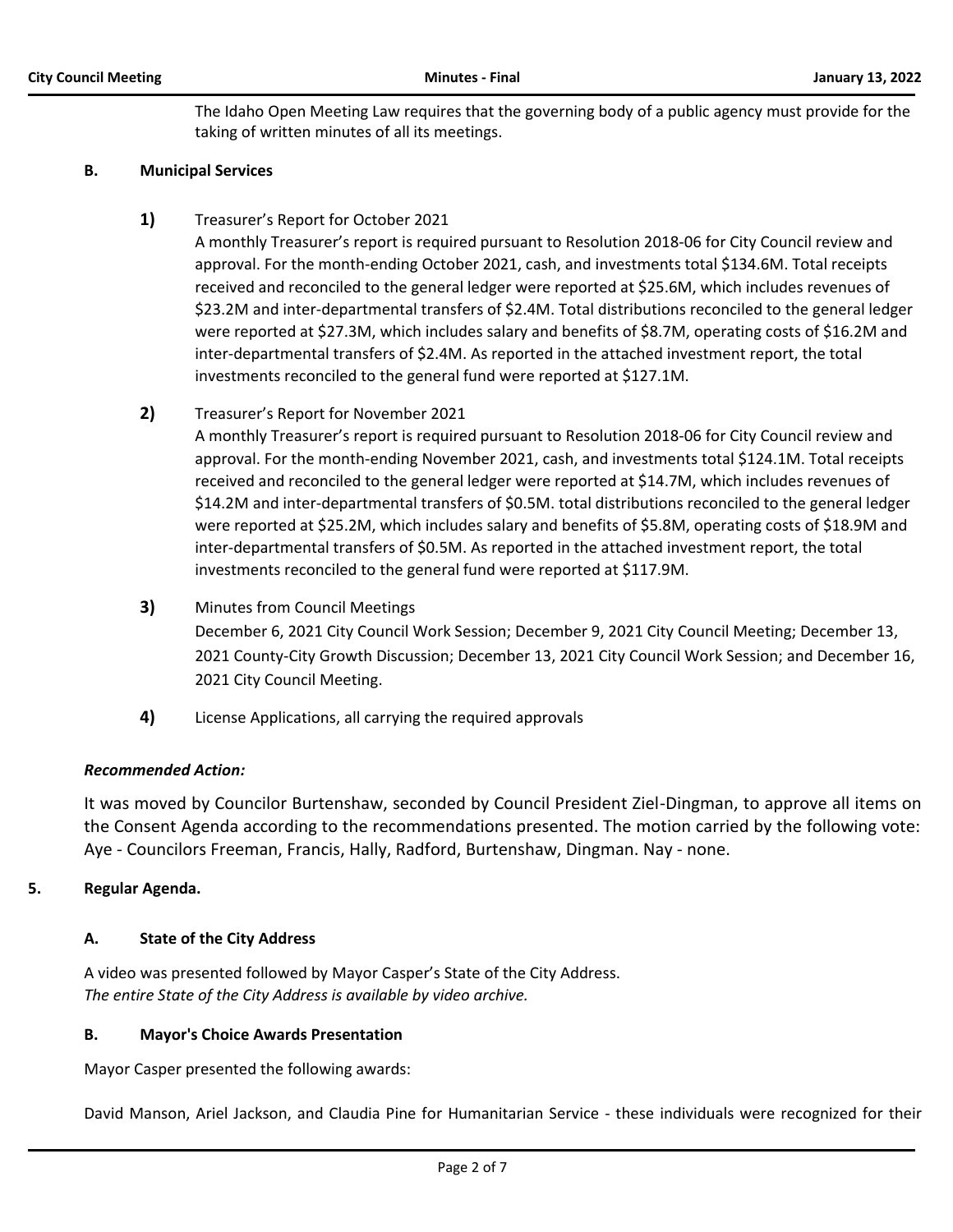efforts regarding food insecurity and hunger in the community through the Idaho Falls Soup Kitchen, the Community Food Bank, and Happyville Farm.

Jessica Cardon and Chad Murdock for Outstanding Community Commitment - these individuals were recognized for their efforts informing and educating the community about local businesses, goods, services, activities, and events around town through their video series "The Knowsy Neighbors". These videos are filmed and streamed free of charge.

East Idaho News for Community Spirit Award - the East Idaho News staff was recognized as part of their annual Secret Santa Program. This Secret Santa Program began in 2015 and has become one of the area's most heart-warming traditions. The East Idaho News staff and their anonymous financial benefactor have distributed approximately \$3M in furniture, vehicles, gift cards, and other gifts to those in need at the holidays.

Jeff Newgard for Outstanding Philanthropic Commitment - Mr. Newgard of the Bank of Idaho was recognized for his philanthropic work in the community and his service on numerous local boards, commissions, and charities including the city's War Bonnet Roundup and the newly established Greater Idaho Falls Police Foundation. Caleb Dimick accepted the award on behalf of Mr. Newgard.

Chris Pelkola Lee for Community Enrichment Award - Ms. Lee was recognized for her efforts to help build and enhance the community. Ms. Lee is the 2022 national Women's Council of Realtors President-Elect and has served on the ad hoc committee which studied and recommended the creation of Idaho Falls' first police station as well as the IdaHome Committee.

American Legion Post 56 for Field of Dreams Award - the American Legion Post 56 was recognized for their support and sponsorship of American Legion baseball and the Idaho Falls Bandits baseball team. The Bandits won back-to-back American Legion World Series Championships, and the American Legion made that accomplishment possible. Bob Skinner accepted the award on behalf of the American Legion Post 56.

# **C. Installation of Newly-elected Mayor and Council Members (Administration of Oaths of Office and Presentation of Certificates of Election)**

Ms. Hampton administered the Official Oath of Office to Mayor - Rebecca L. Noah Casper. Mayor Casper then administered the Official Oaths of Office to Council Seat 2 - Councilmember Lisa Burtenshaw, Council Seat 4 - Councilmember Jim Francis, and Council Seat 6 - Councilmember Jim Freeman.

## **D. Council Reorganization**

1) Election of Council President:

Councilor Francis submitted a nomination of Michelle Ziel-Dingman for Council President. He stated Councilor Dingman has been dedicated to problem solving, has a strong wise voice for the community, and is very responsive to the councilmembers' requests. Councilor Radford seconded the nomination. Councilor Dingman stated she is proud to accept the nomination. There were no other nominations from the Council. It was moved by Councilor Francis, seconded by Councilor Radford, to elect Michelle Ziel-Dingman President of the Idaho Falls City Council. The motion carried by the following vote: Aye - Councilors Burtenshaw, Hally, Radford, Dingman, Freeman, Francis. Nay - none. Council President Dingman stated she is honored to continue to serve in the capacity of Council President and never take for granted the trust that is put in her individually and as a team. She expressed her gratitude to learn from each of the councilmembers. She also expressed her appreciation to Council Francis' comments and she hopes to continue to be responsive to the councilmembers' needs and support the Mayor in her role.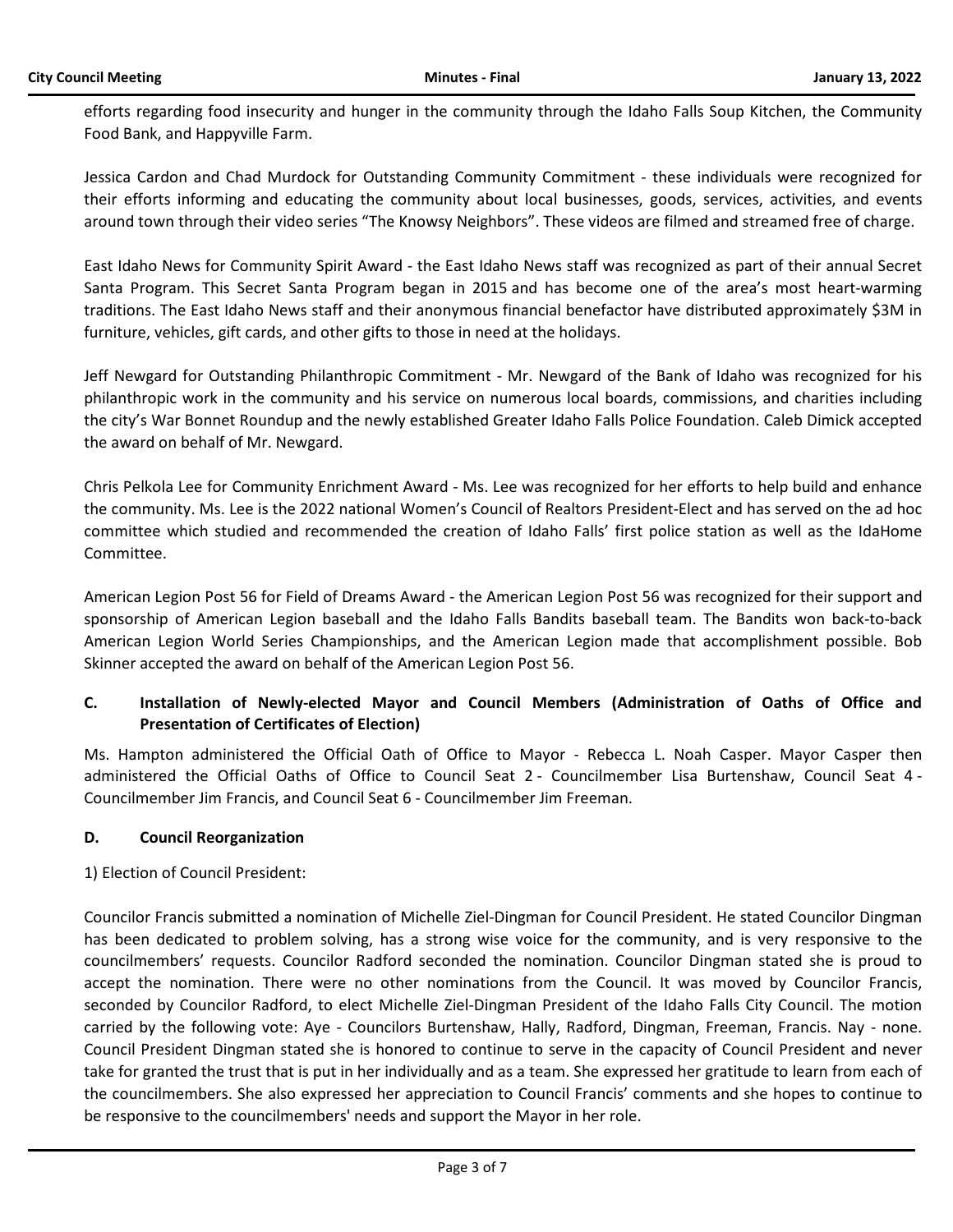2) Council Liaison Assignments:

Mayor Casper announced the Council Liaison Assignments as follows:

Seat 1, Michelle Ziel-Dingman - Fire, Municipal Services, Idaho Falls Regional Airport (IDA), Greater Idaho Falls Transit (GIFT), Library Board, and Public Works

Seat 2, Lisa Burtenshaw - Community Development Services, Human Resources, Police, Bonneville Metropolitan Planning Organization (BMPO) Policy Board, and Youth Involvement

Seat 3, Tom Hally - Parks and Recreation, Public Works, Idaho Falls Redevelopment Agency (IFRdA), Investment/Finance Committee, and Chamber Advocacy

Seat 4, Jim Francis - Community Development Services, Police, BMPO Policy Board, Sister Cities, Idaho Falls School District 91, IdaHome, Idaho Falls Downtown Development Corporation (IFDDC), and Citywide Plan Integration Seat 5, John Radford - Legal, Parks and Recreation, Power, Sr. Citizen Center, IdaHome

Seat 6, Jim Freeman - Fire, IDA, Power, BMPO Policy Board, Veteran's Affairs

Councilor Radford expressed his appreciation to Mayor Casper for her team building and her leadership.

## **6. Consent Agenda (2022 Business)**

## **A. Idaho Falls Power**

1) Sole Source Purchase of a Hydro Electric Governor Upgrade

Hydro plant upgrades are part of IFP's 2021/22 capital improvement plan (CIP), which includes upgrades to the programmable logic controllers (PLCs) in the governor at the lower plant. The governor is the device that determines the water flow into the generator. IFP's governors are made by American Governor and the upgrade consists of the physical replacement of parts and programing of the PLCs. Due to the proprietary nature of IFP's governors, IFP is recommending that American Governor Company be considered a sole source for this procurement.

## **B. Municipal Services**

**1)** Bid IF-22-08, Purchase One Replacement Fire Apparatus for Fire Department

This purchase will replace unit #457, a 1995 Pierce Arrow Pumper that has reached its useful life and scheduled for replacement.

**2)** Bid IF 22-05, Purchase New 30-Yard Refuse Containers for Public Works

Public Works is requesting purchase of 20 new 30-yard steel refuse containers for the Sanitation division.

**3)** Bid IF-22-06, Purchase 3-Yard and 1.5-Yard Refuse Containers for Public Works

Public Works is requesting purchase of 120 3-yard and 6 1.5-yard refuse containers for the Sanitation division.

## *Recommended Action:*

It was moved by Council President Ziel-Dingman to approve, accept, or receive all items on the Consent Agenda according to the recommendations presented. Councilor Francis noted three (3) discounts were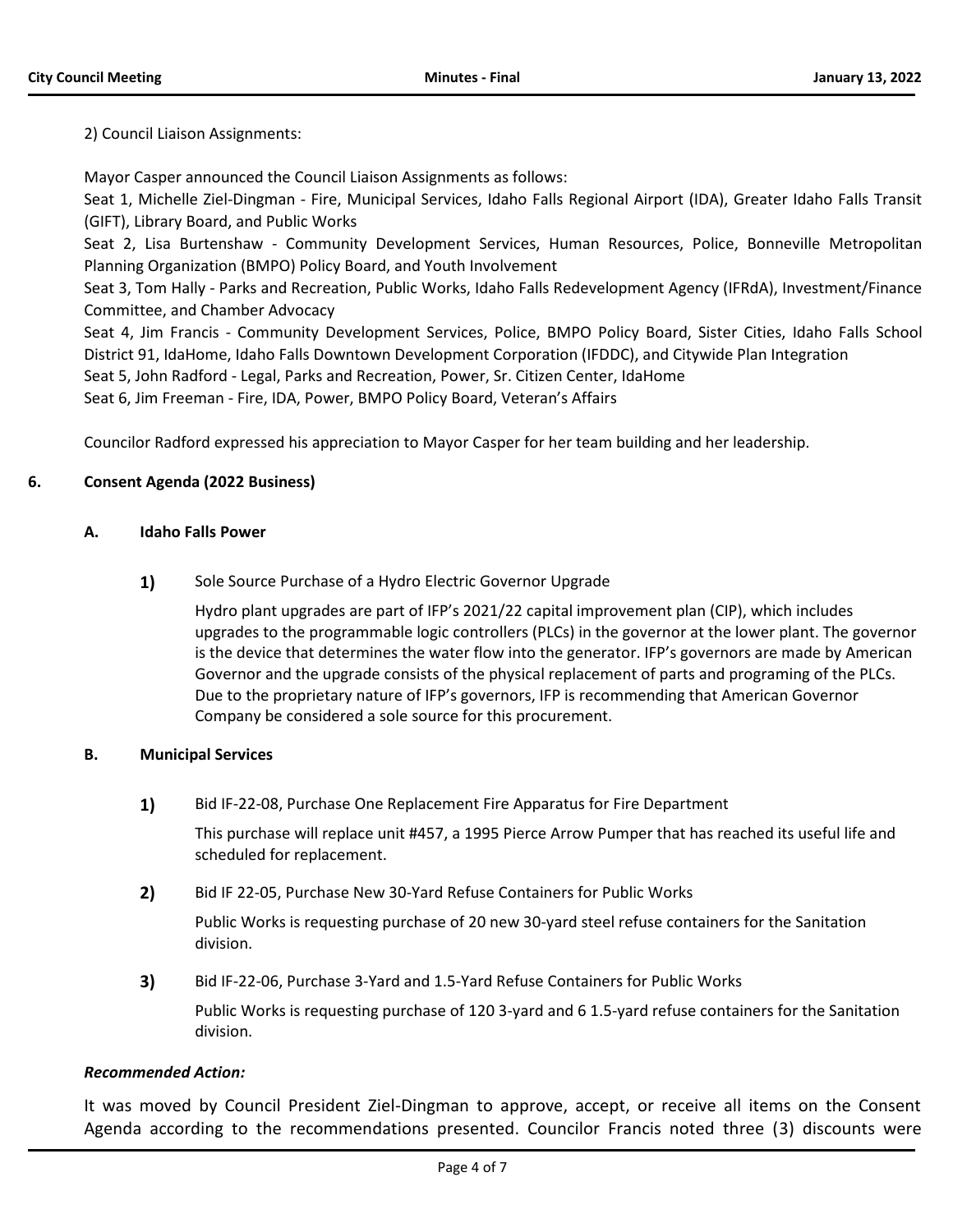received for the fire apparatus purchase, he believes reserves build tax savings. The motion was seconded by Councilor Radford. The motion carried by the following vote: Aye - Councilors Burtenshaw, Hally, Dingman, Radford, Freeman, Francis. Nay - none.

# **7. Regular Agenda.**

## **A. Public Works**

**1)** Easement Vacation - Book 18 of Leases and Contracts, Page 138 Instrument No. 268792

The city possesses an easement for constructing and maintaining an interceptor sewer line in Book 18 of Leases and Contracts, Page 138, described as Instrument no. 268792. The city has abandoned the sewer line in that easement. Vacating the easement will not adversely affect the city and will aid developers in developing those properties.

Public Works Director Chris Fredericksen stated this item will accommodate development.

It was moved by Councilor Burtenshaw, seconded by Councilor Hally, to approve the easement vacation ordinance under a suspension of the rules requiring three complete and separate readings and request that it be read by title and published by summary. The motion carried by the following vote: Aye - Councilors Hally, Francis, Radford, Dingman, Burtenshaw, Freeman. Nay - none.

At the request of Mayor Casper, the City Clerk read the ordinance by title only:

## ORDINANCE NO. 3435

AN ORDINANCE OF THE CITY OF IDAHO FALLS, IDAHO, A MUNICIPAL CORPORATION OF THE STATE OF IDAHO; PROVIDING FOR THE VACATIONS OF EASEMENT LOCATED WITHIN THE CITY OF IDAHO FALLS AND LEGALLY DESCRIBED IN SECTION 1 OF THIS ORDINANCE; PROVIDING THAT TITLE TO SAID VACATED EASEMENT SHALL VEST AS SPECIFIED IN SECTION 3 OF THIS ORDINANCE; PROVIDING THAT THIS ORDINANCE SHALL BE IN FULL FORCE AND EFFECT FROM AND AFTER PASSAGE, APPROVAL, AND PUBLICATION ACCORDING TO LAW.

**2)** Iona Bonneville Sewer District (IBSD) - Request for Sewer Service Area Expansion

Public Works is in receipt of a request from the IBSD to increase the District's sewer service area boundary by 51.75 acres. The proposed expansion area is for inclusion of property located generally east of North 45th East and north of East 49th North as depicted in the attached exhibit.

Section 8 of the Cooperative Agreement for Sewage Collection and Treatment between Idaho Falls and the District requires that enlargements to the sewer service area be approved by the City of Idaho Falls. The City had previously requested that the District not expand its sewer service area unless alternative means were secured for sewage to reach the Wastewater Treatment Plant. Currently, the Sunnyside Sanitary Sewer Trunk line carries all flow from the District to the Plant. The District did reduce its service area in response to our request and is approximately 166.58 acres smaller than when originally requested by the City.

The District's sewer service area would still be approximately 114.83 acres smaller than it was in 2016,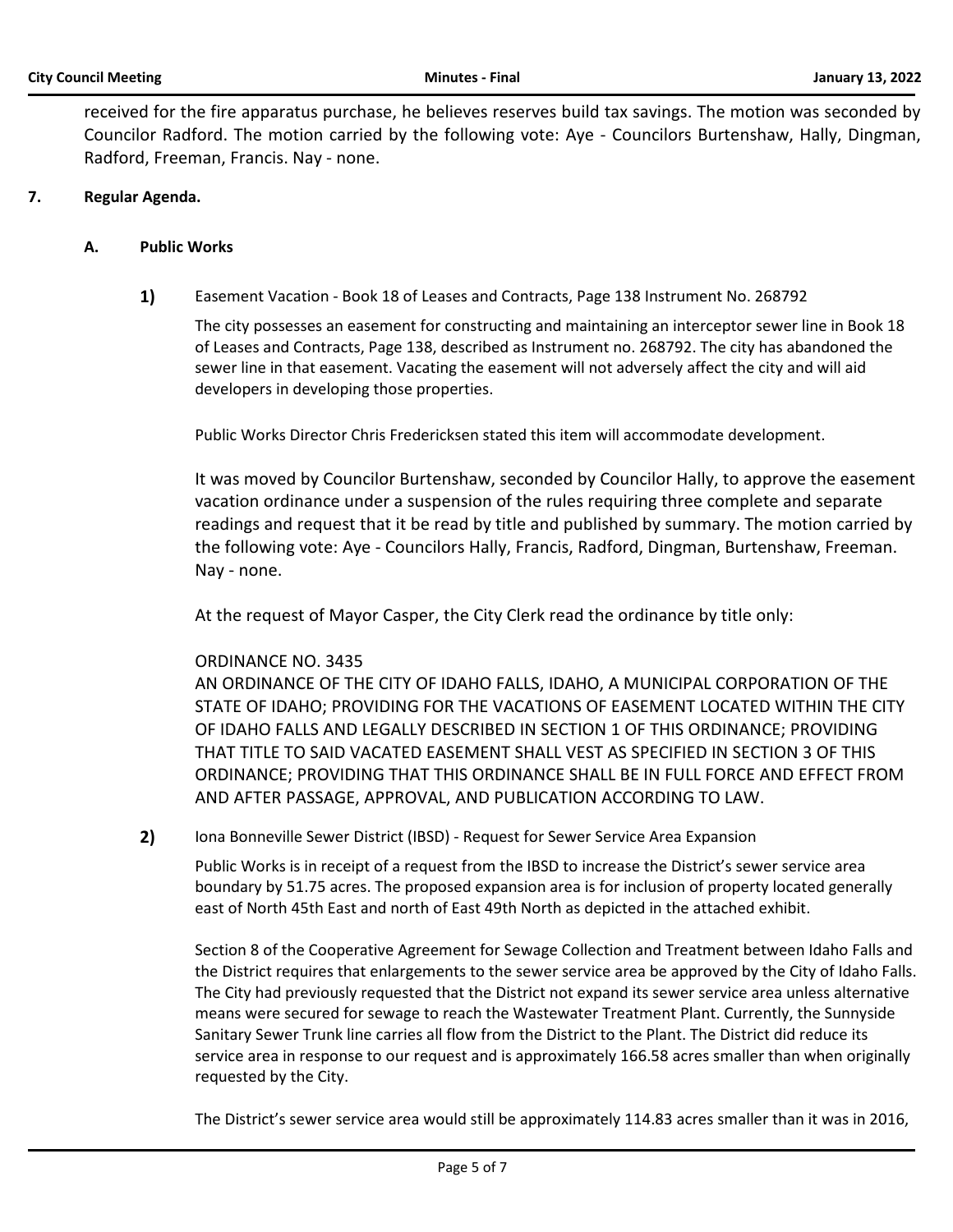if this request is approved.

Per Councilor Francis, Director Fredericksen stated the IBSD acreage could be zero (0) and still be in compliance with the original agreement. Councilor Hally expressed his appreciation to Director Fredericksen and the Public Works staff for their time and negotiations on these agreements.

It was moved by Councilor Hally, seconded by Councilor Radford, for approval of request to expand the Sewer Service Area for IBSD. The motion carried by the following vote: Aye - Councilors Freeman, Radford, Burtenshaw, Francis, Dingman, Hally. Nay - none.

**3)** Joint Powers Agreement with Bonneville County for the Intersection of East 49th South and South Holmes Avenue

Attached for your consideration is a JPA with Bonneville County for the improvements to the intersection of East 49th South and South Holmes Avenue. The County intends to apply for Local Highway Safety Improvement Program funding and the JPA has been developed to memorialize county and city responsibilities should the grant be awarded.

Public Works has concluded that coordination for the development of this intersection is in the best interest of the public. Currently this intersection has three corners that are in the county and one corner that resides within the city. The JPA stipulates that the county and city would share equally in the project match requirements and that the city will annex the intersection and maintain the traffic signal upon successful conclusion of the project.

Director Fredericksen stated Public Works submitted a grant application in the previous year to address two (2) problematic intersections - 49th S and Holmes, and 49th and S 15th E. He indicated the grant application was not picked up, therefore, the JPA was developed per discussion with the county. Director Fredericksen stated the project application amounts to \$1,455,150, with total match requirement of \$106,808, and city amount of \$53,404. He also stated the county recently approved the JPA and has requested the JPA be approved prior to application submittal which is forthcoming. Per Councilor Freeman, Director Fredericksen explained the proposed project would include sections as required in the Access Management Plan. He indicated 49th S is planned for 3-lane facility likely with a right-turn bay onto Holmes in both directions. He also indicated Holmes would be developed to five (5) lanes south of the intersection, and the traffic signal installation would be for the full urbanized section. He noted right-of-ways (ROW) will need to be acquired with assistance from the county. Director Fredericksen believes the public will benefit from this project well into the future. Mayor Casper questioned the property acquisition for the ROW. Director Fredericksen believes these property owners are aware of the development expansion although he does not believe acquisition conversations have occurred with these specific owners. He emphasized these are unsafe intersections. He stated the city has agreed to work with Bonneville County to assist with property acquisition. Councilor Freeman noted a horrible accident occurred at this intersection that included fatalities, he is pleased to see this project being completed. Councilor Hally stated this area has experienced a tremendous amount of growth. He believes it's important to fix the intersection. He also believes this will ease traffic within those neighborhoods.

It was moved by Councilor Burtenshaw, seconded by Councilor Hally, for approval of the Joint Powers Agreement and authorization for Mayor and City Clerk to sign the document. The motion carried by the following vote: Aye - Councilors Hally, Radford, Francis, Dingman,